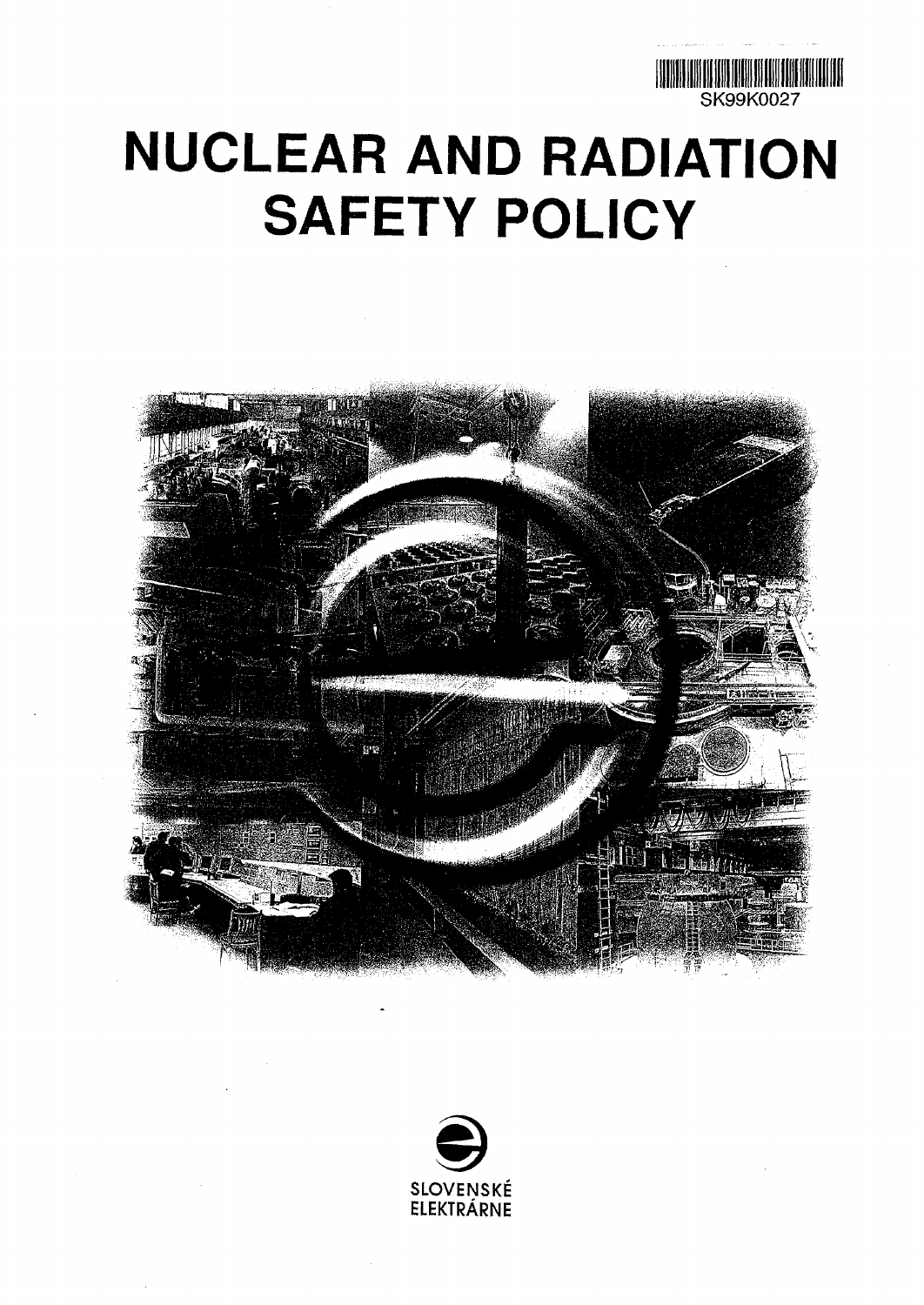## **NUCLEAR AND RADIATION SAFETY POLICY**

- **1. Slovenske elektrarne, a.s. (public limited company) is a producer of electricity and heat, including from nuclear fuel sources.**
- 2. The Board of Slovenské elektrárne is ultimately responsible **for nuclear and radiation safety matters,** and it ensures the public that all activities relating to nuclear facilities - from site selection, design, construction, commissioning, operation to decommissioning, including radioactive waste and spent fuel treatment - are permanently under its control, with respect to public health and safety.
- **3. The Board of Slovenske elektrarne, a.s. delegates authority to specific members of the Company's executive management and operating plants, which ensure the proper administration and oversight of the nuclear facilities.**
- **4. Main principles of maintaining nuclear and radiation safety are:**
- nuclear safety is the first priority and above to all other interests of the Company
- upgrading of nuclear safety, based upon the most up-to-date knowledge, with the objective to maintain European standards and International Atomic Energy Agency norms, is a continual and ongoing process
- safety culture principles and principles of multiple, overlapping levels of safety barriers - defense in depth, are applied to all activities relating to nuclear facilities. The highest priority involves maintaining the permanent integrity of the barriers for controlling emissions to the environment
- the permissible personal exposure limits and emission into the atmosphere and hydrosphere limits, as established by Slovak legislation and by regulatory authorities, must not be exceeded and actual exposures and environmental emissions must to be maintained as low as reasonable achievable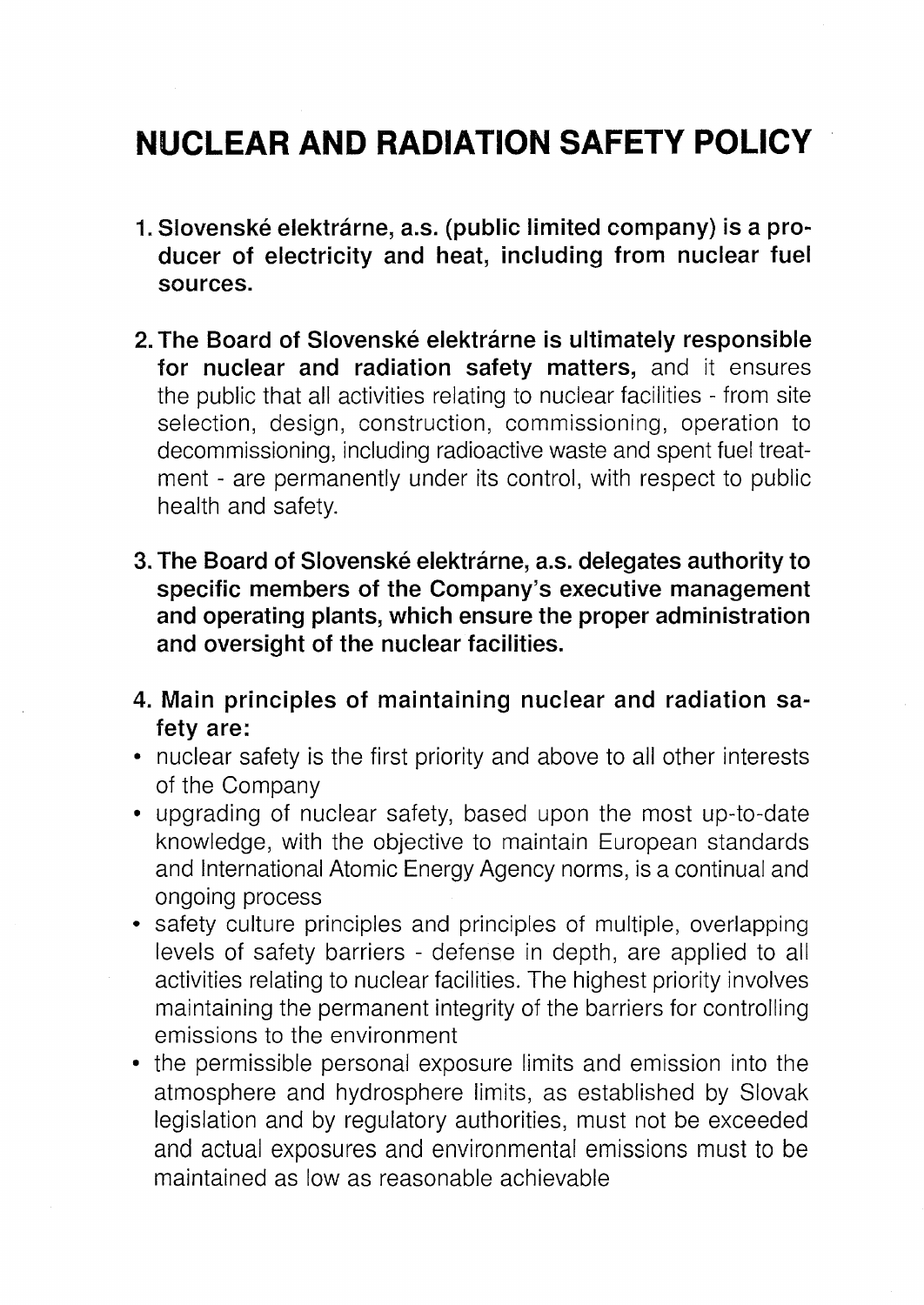- in order to fulfill the responsibilities for nuclear and radiation safety, the Company has:
	- established an independent Nuclear and Radiation Safety **Department**
	- formed a Nuclear Safety Committee, responsible directly to The Board of Slovenské elektrárne, a.s. for the evaluation and resolution of complex nuclear safety issues
- developed a Quality Assurance Program, in accordance with requirements of Slovak legislation and relevant regulatory authorities, recommendations of International Atomic Energy Agency and standards of the series STN EN ISO 9000,
- continually utilizes all available knowledge and experience from domestic and foreigner nuclear power facilities,
- maintains an open dialogue with the public, local and regional authorities.
- **5. In order to fulfill the main principles of nuclear and radiation safety** Company spend the necessary resources to ensure the continuing improvement of it's employees' education, qualification and skills.
- **6. The Company's Nuclear and Radiation Safety Policy is obligatory for all its management and employees at nuclear facilities, who are all required to be aware with this Policy.**
- **7. The Director of Nuclear and Radiation Safety Department is responsible for implementation of this policy, establishment of criteria for the evaluation of the level of nuclear and radiation safety and for their internal inspection.**

Bratislava, 17 November 1997

Viilit

**Tibor MIKUS Eduard STRYCEK** Chairman of the Board Vice-Chairman of the Board Slovenské elektrárne, a.s. (Slovenské elektrárne, a.s. Slovenské elektrárne, a.s.